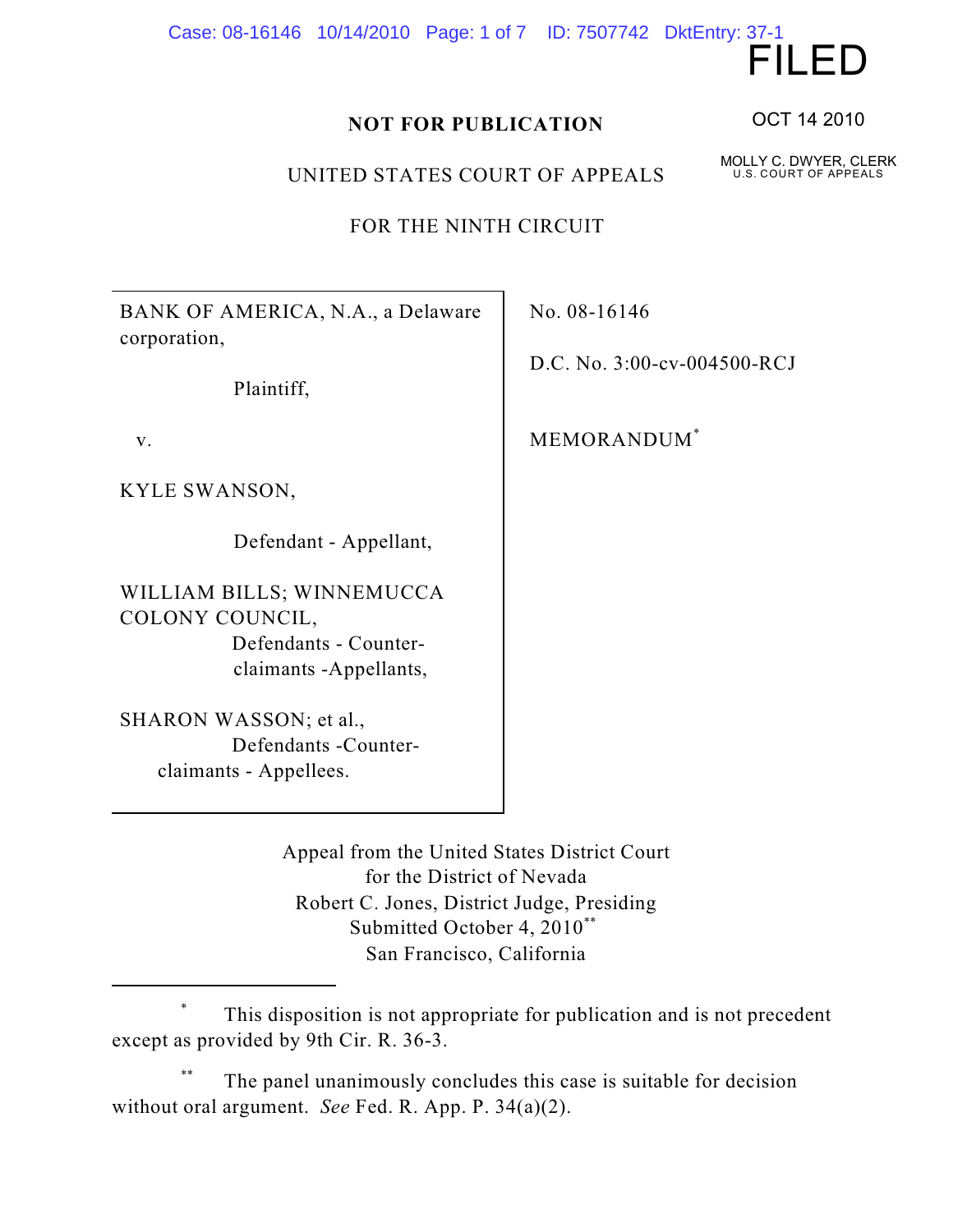## -2-

Before: FERNANDEZ and SILVERMAN, Circuit Judges, and DUFFY, District Judge.\*\*\*

Appellants—William Bills and the Winnemucca Colony Council and its Chairman Linda Ayer (the "Bills Group")—appeal from the district court's grant of summary judgment in favor of Appellees—Sharon Wasson and the Winnemucca Indian Colony Council (the "Wasson Group")—awarding the approximately \$400,000.00 held in a Bank of America account to Appellees. We have jurisdiction pursuant to 28 U.S.C. § 1291, and we affirm.

This case began when Winnemucca Indian Colony Council Chairman Glenn Wasson was murdered on February 22, 2000. On August 28, 2000, Bank of America filed a complaint in interpleader pursuant to Rule 22 of the Federal Rules of Civil Procedure to resolve a dispute between the tribal factions as to who had authority to use a bank account opened in the name of "Winnemucca Indian Colony." Years of protracted litigation ensued in tribal and federal courts. Eventually, through participation in the Ninth Circuit's mediation process, on August 1, 2002, the parties stipulated to the appointment of a special appellate panel to hear argument and to issue a binding, non-appealable decision. The special appellate panel consisted of a panel of judges from the Sioux Nation (the "Minnesota Panel").

The Honorable Kevin Thomas Duffy, United States District Judge for \*\*\* the Southern District of New York, sitting by designation.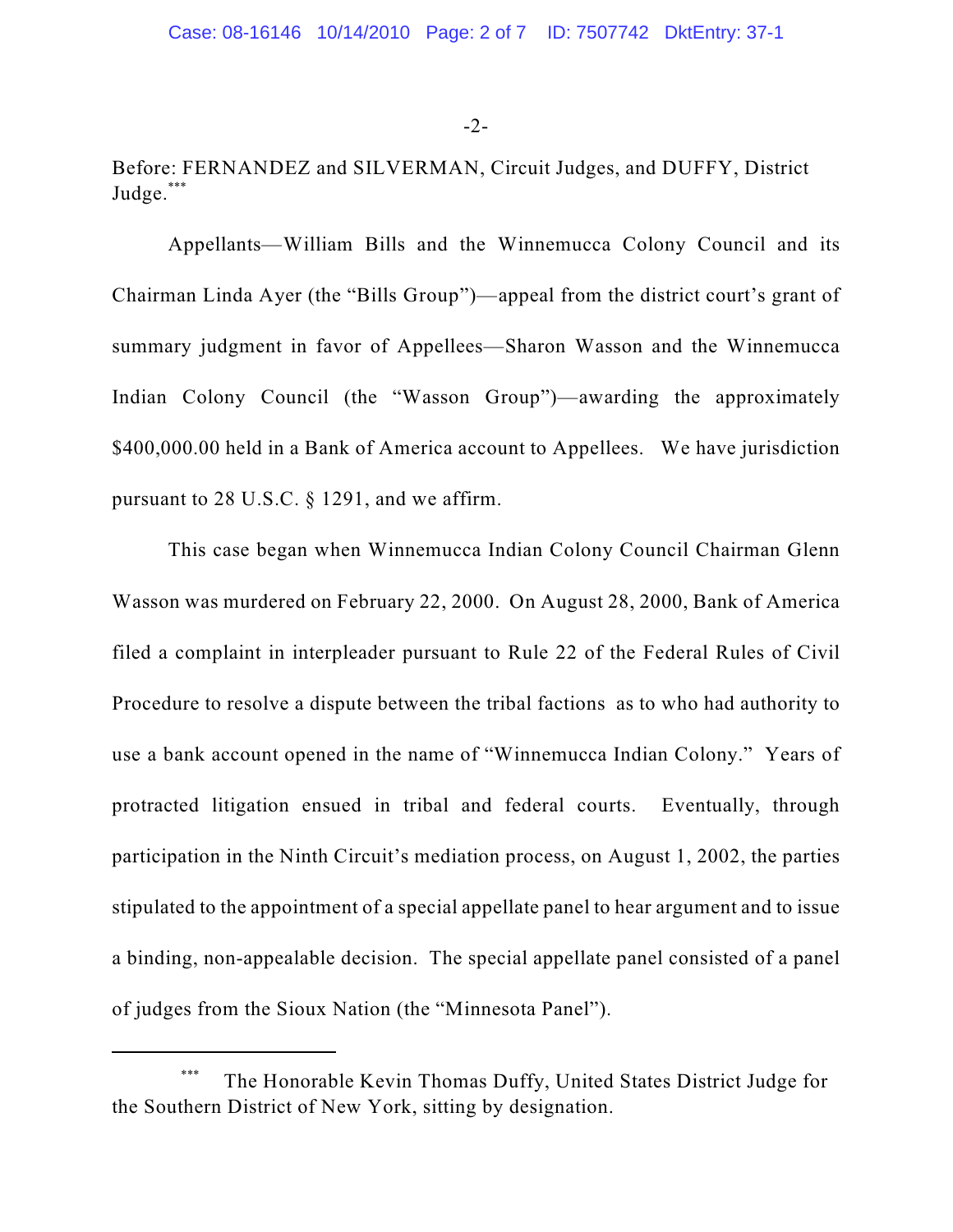-3-

The Minnesota Panel issued its decision on August 16, 2002 (the "Minnesota Panel Order"). The Minnesota Panel found that the valid tribal council included the following people: Sharon Wasson, Thomas Wasson, William Bills, Elverine Castro, and Thomas Magiera until his death. As such, the panel stated that "all subsequent activities of the Bills Council are found to be unconstitutional and invalid." The Wasson Group moved for summary judgment based on the Minnesota Panel Order on August 30, 2002.

The district court denied the Wasson Group's motion without prejudice and afforded the Bills Group almost five years to further exhaust tribal remedies. During that time, the Inter-Tribal Court of Appeals issued several orders, which are not in the record in full before the district court or on appeal, addressing the issues in this case. However, on May 17, 2007, the Inter-Tribal Court of Appeals, sua sponte, issued an order dismissing the case stating that it had no appellate jurisdiction. The Wasson group renewed its motion for summary judgment based on the Minnesota Panel Order. Concluding that the parties had exhausted their tribal remedies and that the decision of the Minnesota Panel was binding and non-appealable, the district court granted the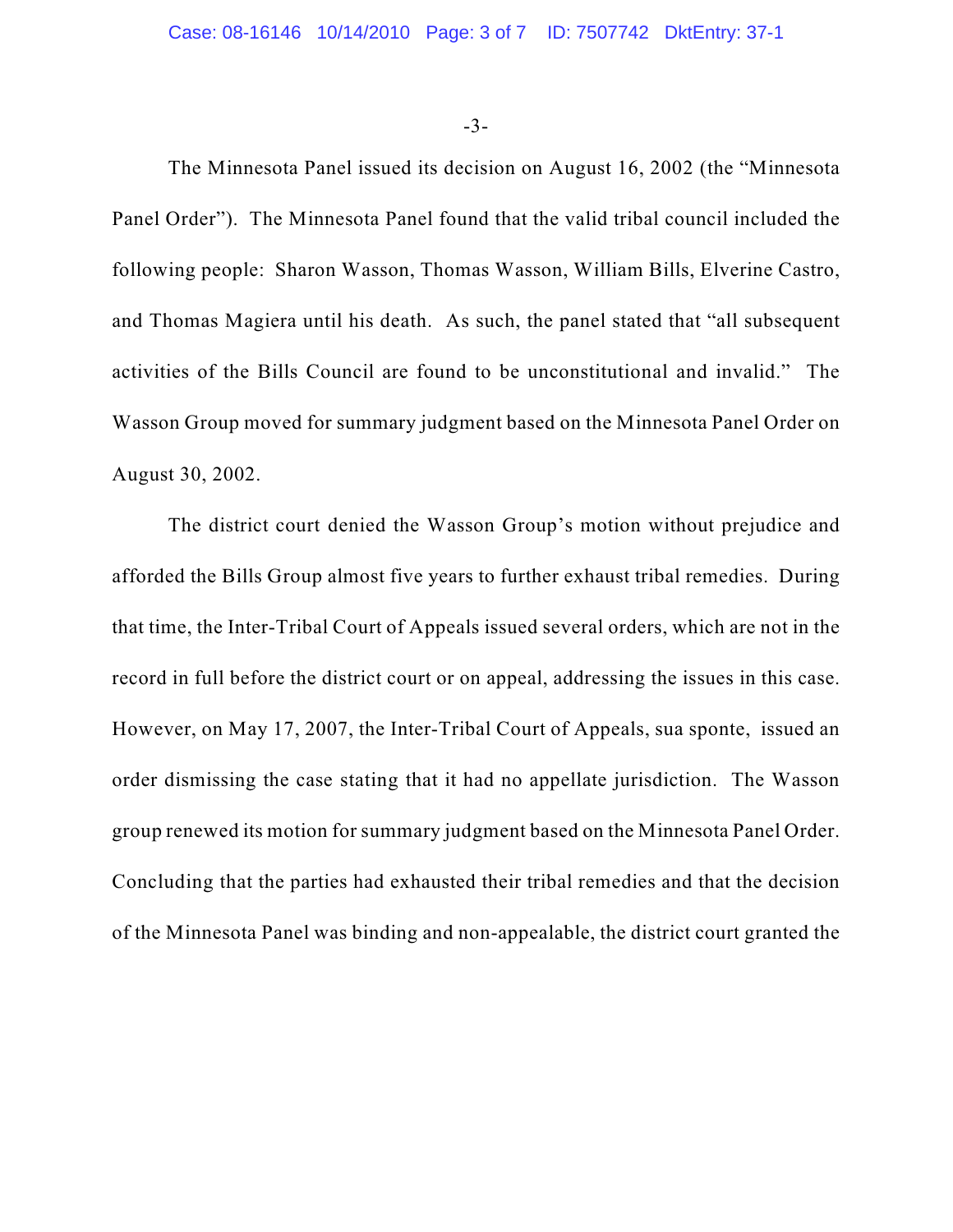-4-

Wasson Group's motion for summary judgment and denied the Bills Group's cross motion. This timely appeal followed.<sup>1</sup>

This court reviews a district court's grant of summary judgment de novo. Brodheim v. Cry, 584 F.3d 1262, 1267 (9th Cir. 2009). Generally, the rule of tribal exhaustion requires that federal courts give precedence to tribal courts to determine in the first instance the extent of their own jurisdiction to hear a particular case. See Iowa Mut. Ins. Co. v. LaPlante, 480 U.S. 9, 14 (1987); Nat'l Farmers Union Ins. Co. v. Crow, 471 U.S. 845, 856–57 (1985). Federal courts must enforce tribal court decisions under principles of comity, unless "the tribal court either lacked jurisdiction or denied the losing party due process of law." AT&T Corp. v. Coeur D'Alene Tribe, 295 F.3d 899, 904 (9th Cir. 2002). A judge may dismiss a case sua sponte for lack of jurisdiction, but that power is subject to the demands of due process. Cal. Diversified Promotions, Inc. v. Musick, 505 F.2d 278, 280 (9th Cir. 1974). In reviewing a decision to dismiss for lack of jurisdiction sua sponte, the reviewing court must consider, "all of the circumstances . . . in determining whether the absence of notice

 $\frac{1}{1}$  This court asked the parties to brief whether this appeal is timely under Rule 6(a) of the Federal Rules of Civil Procedure. After careful consideration, we conclude that under the version of Rule  $6(a)(2)$  that was in effect at the time that the Bills Group filed its Rule 59(e) motion, the appeal is timely, and, as such, we have jurisdiction to consider it on the merits. See FED. R. CIV. P. 6(a)(2) (effective until Dec.1, 2009) (West 2009).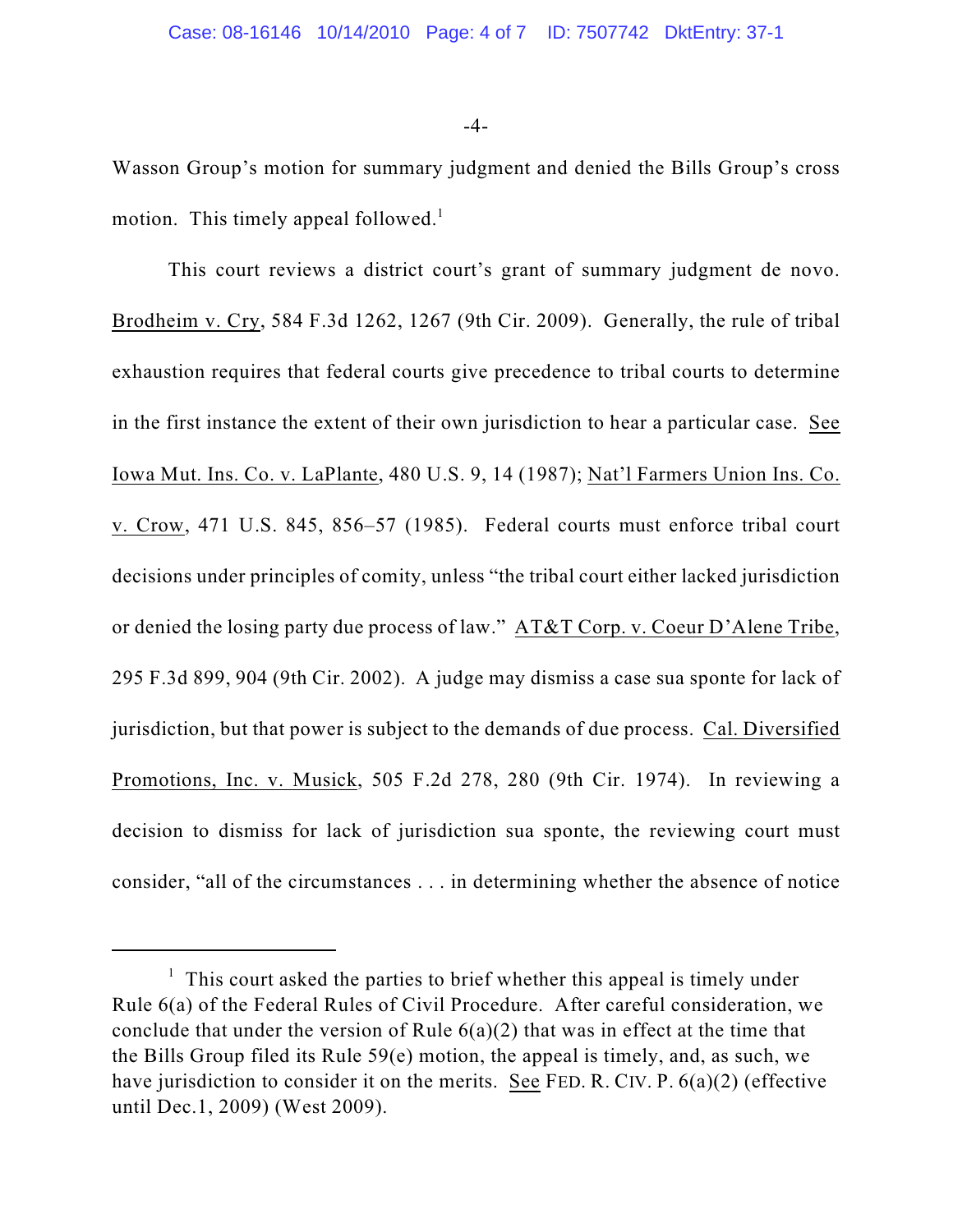-5-

as to the possibility of dismissal or the failure to hold an adversary hearing renders the dismissal void." Id. (internal quotation marks and citation omitted).

We conclude that the parties exhausted their tribal remedies. The Inter-Tribal Court of Appeals determined that it did not have jurisdiction. Under the circumstances of this case, the parties have been afforded more than due process in both tribal and federal court. And, in any event, the Bills Group waived its due process argument by failing to raise it properly before the district court or offer any excuse for such failure. See Rains v. Flinn (In re Rains), 428 F.3d 893, 902 (9th Cir. 2005). Thus, we recognize the Inter-Tribal Court of Appeals's dismissal based on principles of comity. See Coeur D'Alene Tribe, 295 F.3d at 904.

Further, we agree with the district court to the extent that it recognized the Minnesota Panel Order on principles of comity; however, we do so on slightly different grounds. See Ramirez v. Castro, 365 F.3d 755, 762 (9th Cir. 2004). First, the Wasson Group submitted credible evidence that both parties and the Minnesota Panel considered the Minnesota Panel Order binding and non-appealable. The Bills Group provided no evidence to the contrary. See Rivera v. Nat'l R.R. Passenger Corp., 331 F.3d 1074, 1078 (9th Cir. 2003). Further, the decision rendered by Tribal Judge Swanson that the Bills Group urges this court to enforce is not entitled to recognition as it "is inconsistent with the parties' contractual choice of forum . . . ",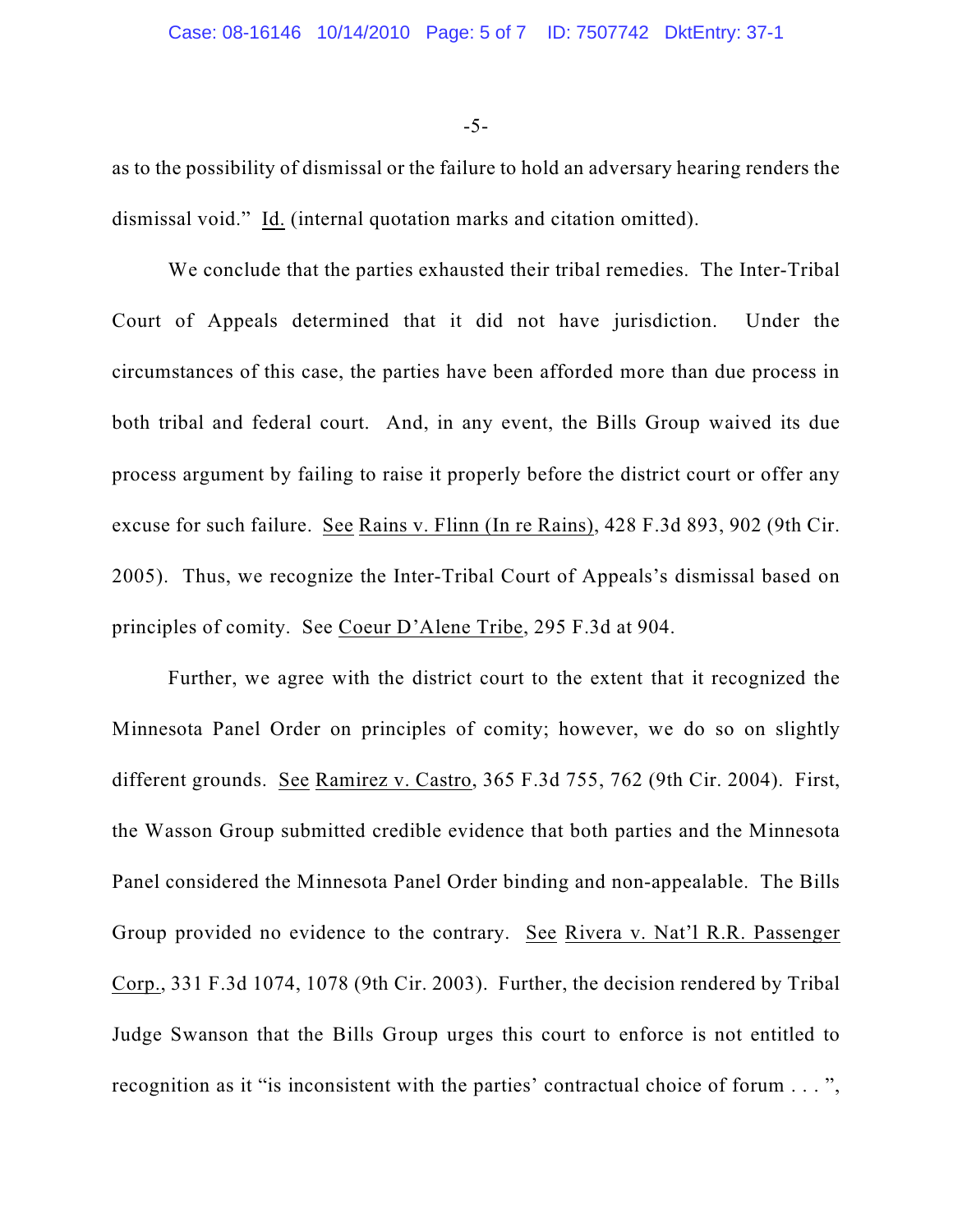-6-

namely the Minnesota Panel. See Wilson v. Marchington, 127 F.3d 805, 810 (9th Cir. 1997). Thus, we affirm the district court's judgment recognizing the Minnesota Panel Order.

Finally, as a matter of principle, counsel are reminded that this court has rules that are to be followed. If something is to be relied upon by this court, it must be entered into the record of the trial court and reproduced in the Excerpts of Record as required by 9th Circuit Rule 30-1.3. See 9TH CIR. R. 30-1.3. Rule 28 of the Federal Rules of Appellate Procedure requires parties to support factual allegations with appropriate references to the record. See FED. R. CIV. P. 28. In egregious cases, we have summarily affirmed the trial court's judgment and dismissed the appeal when parties have acted in complete disregard of these rules. See, e.g., Cmty. Commerce Bank v. O'Brien (In re O'Brien), 312 F.3d 1135, 1136 (9th Cir. 2002); N/S Corp. v. Liberty Mut. Ins. Co., 127 F.3d 1145, 1146 (9th Cir. 1997).

Here, the Bills Group did not include an Excerpts of Record with their opening brief. The Bills Group's opening brief lacks appropriate record citations. Had the Wasson Group not filed a Supplemental Excerpts of Record, we would have to scour the district court record for the decisions appealed from and other pertinent portions of the record. Even in the district court record, many of the exhibits, including vital tribal court rulings, were submitted only in part. For example, the Bills Group only